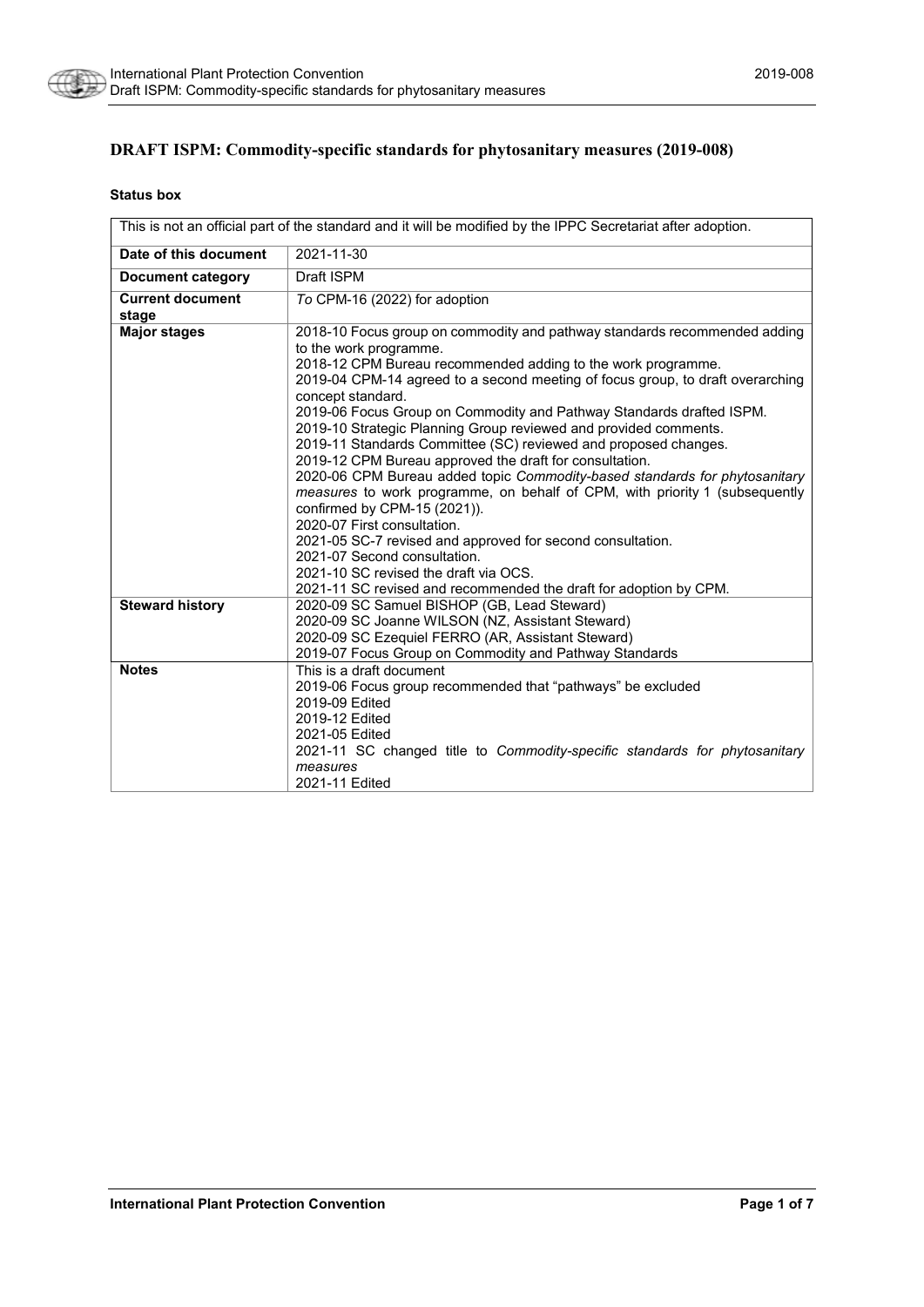# **CONTENTS**

| 1. |  |
|----|--|
| 2. |  |
| 3. |  |
| 4. |  |
| 5. |  |
| 6. |  |

#### <span id="page-1-0"></span>**Adoption**

[To be inserted following adoption].

#### <span id="page-1-1"></span>**INTRODUCTION**

#### <span id="page-1-2"></span>**Scope**

This standard provides guidance on the purpose, use, content, publication and review of commodityspecific standards (hereafter referred to as "commodity standards") for phytosanitary measures. Such standards, presented as annexes to this overarching concept standard, apply to commodities being moved in international trade and identify pests associated with these commodities and options for relevant phytosanitary measures to be considered by contracting parties. The lists of pests and options for phytosanitary measures identified are not intended to be exhaustive and are subject to review and revision.

The scope of this standard and its annexes does not include contamination or diversion from intended use of commodities.

#### <span id="page-1-3"></span>**References**

The present standard refers to ISPMs. ISPMs are available on the International Phytosanitary Portal (IPP) at [https://www.ippc.int/core-activities/standards-setting/ispms.](https://www.ippc.int/core-activities/standards-setting/ispms)

**IPPC Secretariat.** 1997. *International Plant Protection Convention*. Rome, IPPC Secretariat, FAO.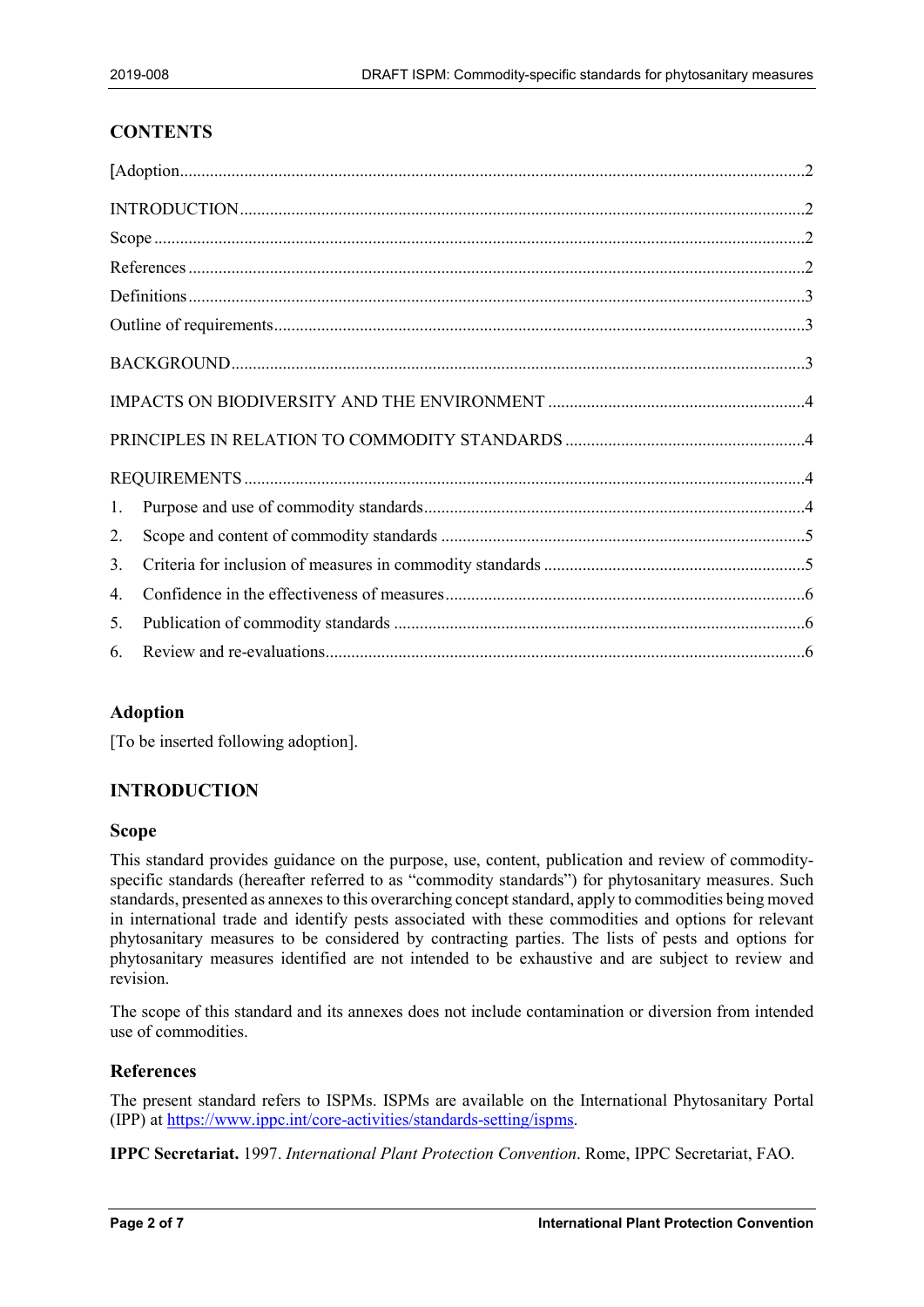**IPPC Secretariat.** 2021. *Strategic framework for the International Plant Protection Convention (IPPC) 2020–2030*. Rome, IPPC Secretariat, FAO.

#### <span id="page-2-0"></span>**Definitions**

Definitions of phytosanitary terms used in this standard can be found in ISPM 5 (*Glossary of phytosanitary terms*).

#### <span id="page-2-1"></span>**Outline of requirements**

Contracting parties should consider available commodity standards when developing phytosanitary import requirements. Each commodity standard is specific to a particular commodity and intended use, and contains a list of pests and corresponding options for phytosanitary measures to manage their pest risk. The list of pests includes pests that may infest the commodity being traded and that may pose a risk to the importing country when the commodity is used for the intended use specified in the commodity standard. The options for phytosanitary measures listed are those that satisfy minimum criteria for inclusion in the standard, and they are categorized according to confidence in the measures. The lists of pests and options for phytosanitary measures are not intended to be exhaustive and are subject to review and revision.

Commodity standards are presented as annexes to this standard.

The inclusion of a measure in the annexes to this ISPM does not create any obligation for a contracting party to approve it, register it or adopt it for use in its territory.

#### <span id="page-2-2"></span>**BACKGROUND**

The IPPC aims to protect the world's plant resources from the introduction and spread of pests and to facilitate safe trade. Significant advances in the facilitation of safe trade can be made through the development and adoption of international commodity standards for phytosanitary measures. Safe trade supports economic growth and development, helping to reduce poverty around the world.

The IPPC Strategic Framework 2020–2030 includes the development of ISPMs for specific commodities, with accompanying diagnostic protocols, phytosanitary treatments and guidance to support implementation, simplify trade and expedite market-access negotiations, when appropriate.

The purpose of this standard is to provide guidance on the development and use of such commodity standards. Such standards, included as annexes to this standard, are designed to support the development of phytosanitary import requirements where measures are technically justified to facilitate safe trade.

The intended benefits of using commodity standards may include the following:

- They may form a common basis for the development of phytosanitary import requirements;
- They may facilitate market-access discussions;
- They may facilitate safe trade;
- They may help national plant protection organizations (NPPOs) optimize the use of their resources;
- They identify and increase awareness of the measures available to manage the pest risk associated with the movement of commodities in international trade;
- They identify and increase awareness of the commodity-associated pests that are commonly managed by NPPOs.

Each annex lists measures for consideration as phytosanitary measures. These measures are referred to as "options for phytosanitary measures".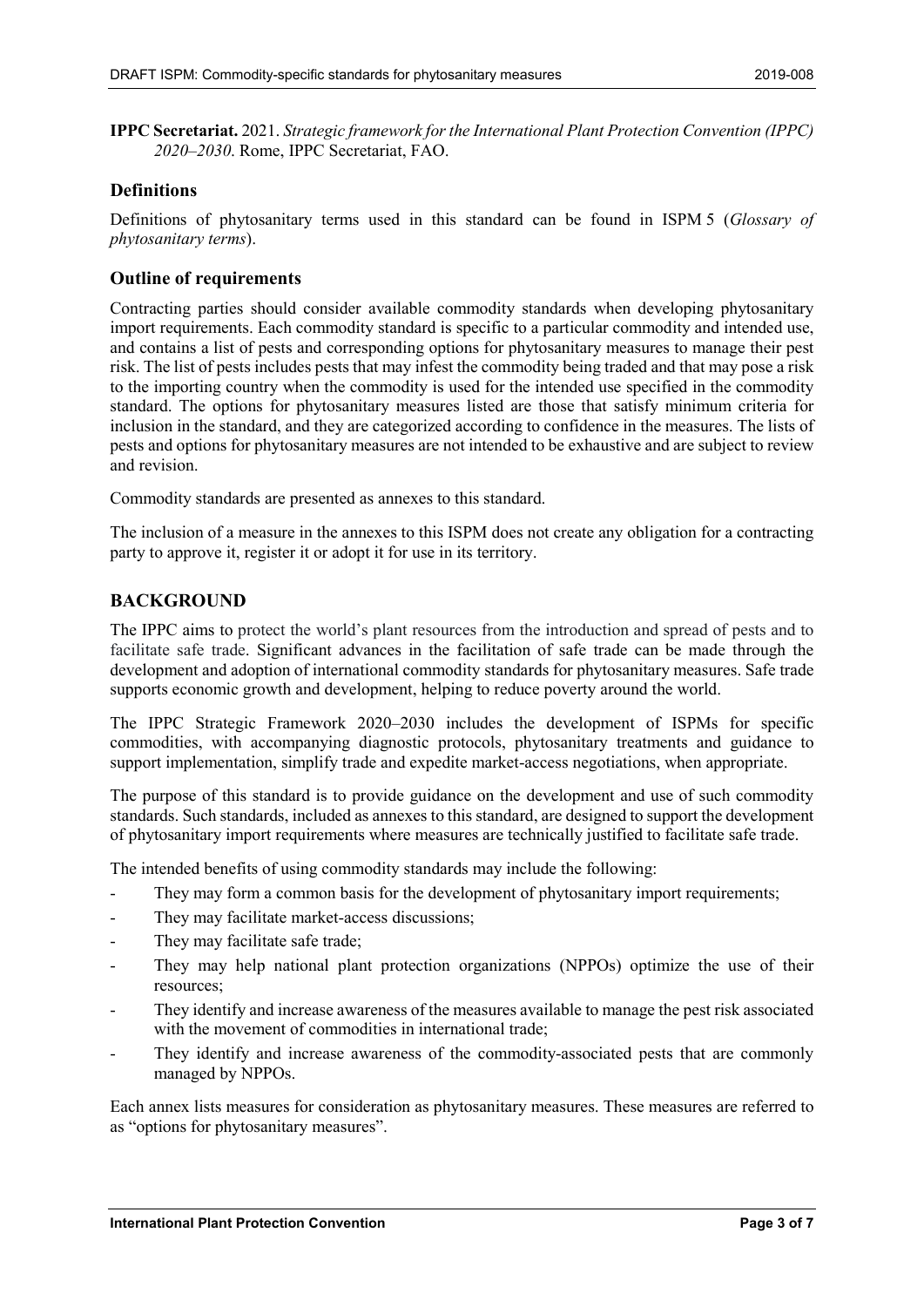# <span id="page-3-0"></span>**IMPACTS ON BIODIVERSITY AND THE ENVIRONMENT**

Commodity standards provide guidance on options for phytosanitary measures. Such measures may help protect the environment and preserve biodiversity by managing the pest risk posed by commodities that are moved internationally.

# <span id="page-3-1"></span>**PRINCIPLES IN RELATION TO COMMODITY STANDARDS**

In the context of IPPC rights and obligations, the basic principles of particular importance and relevance to commodity standards are as follows:

- The sovereign authority of contracting parties, as set out in Article VII.1 of the IPPC text, to prescribe and adopt phytosanitary measures to prevent the introduction and spread of pests into their territories and therefore to determine their phytosanitary import requirements is not affected by commodity standards.
- Existing international obligations of contracting parties under the IPPC and the World Trade Organization Agreement on the Application of Sanitary and Phytosanitary Measures remain unaffected by commodity standards.
- Additional obligations are not imposed on importing countries by commodity standards, over and above the obligations already identified in the IPPC.
- The regulation of any pests listed in commodity standards remains subject to technical justification using a pest risk analysis (PRA) or, where applicable, another comparable examination and evaluation of available scientific information (Articles II, VI and VII.2( $g$ ) of the IPPC).
- The lists of options for phytosanitary measures presented in commodity standards are not intended to be exhaustive; other measures may be required by contracting parties, if technically justified (Article VII.2(g) of the IPPC), and may be proposed for inclusion in revisions of commodity standards.

#### <span id="page-3-2"></span>**REQUIREMENTS**

#### <span id="page-3-3"></span>**1. Purpose and use of commodity standards**

The purpose of commodity standards is to support the development of phytosanitary import requirements that are technically justified and facilitate safe trade.

Phytosanitary import requirements established by importing countries should be technically justified according to international obligations. Pest lists and options for phytosanitary measures contained within commodity standards should be considered by importing countries when developing phytosanitary import requirements. The relevance of the pest lists and options for phytosanitary measures should be evaluated for each country of origin and imported commodity (where a commodity standard is available for that commodity and intended use). Commodity standards may serve to facilitate the evaluation of such measures in PRA or, where applicable, another comparable examination and evaluation of available scientific information.

Commodity standards are not developed when:

- no effective phytosanitary measures are available;
- an existing ISPM already provides sufficient guidance;
- a commodity should not be considered a regulated article (e.g. when a commodity is processed to the point where it is no longer capable of being infested with pests as described in ISPM 32 (*Categorization of commodities according to their pest risk*)).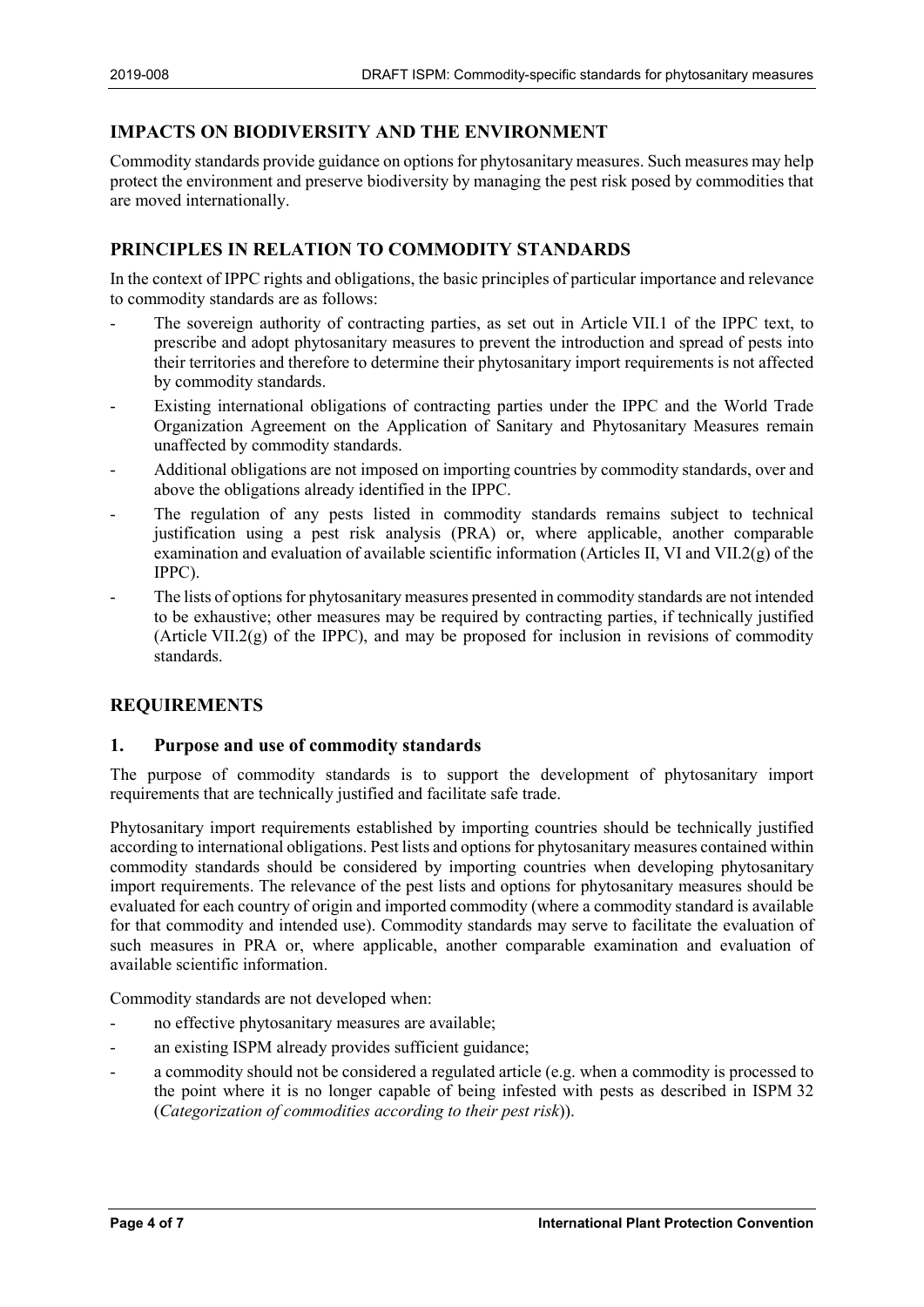#### <span id="page-4-0"></span>**2. Scope and content of commodity standards**

The commodity standards that form the annexes to this overarching concept standard are arranged according to the following sections:

- Scope<sup>1</sup>
- Description of the commodity and its intended use
- List of pests associated with the commodity
- Options for phytosanitary measures
- References.

The content of these sections is described in Table 1, together with the basis on which pests and options for phytosanitary measures are included in the standards.

**Table 1.** Content of commodity standards

**Scope**This commodity standard clearly describes the commodity (including, when relevant, the botanical name and part of the plant as well as its intended use) for which a list of associated pests and related options for phytosanitary measures are identified.

**Description of the commodity and its intended use** This section clearly describes the commodity, such as the plant species (botanical name), the part that is specifically being traded and its intended use. The description is intended to provide sufficient information to allow the identification of a focused list of pests and associated options for phytosanitary measures. The intended use of the commodity is given because of the influence it has on the pest risk posed by the commodity, as described in ISPM 32.

**List of pests associated with the commodity** This section includes a list of pests or groups of pests that are known to be associated with the commodity described. A criterion for inclusion of a pest is that it is regulated by at least one contracting party based on technical justification.

Inclusion of a pest in a commodity standard does not constitute technical justification for its regulation. When determining whether to regulate a pest listed in a commodity standard, an importing country should base its decision on technical justification using either a PRA or, where applicable, another comparable examination and evaluation of available scientific information.

The list of pests is not intended to be exhaustive.

**Options for phytosanitary measures** This section presents options for phytosanitary measures, including measures adopted in ISPMs or technically justified measures currently used in trade, and the conditions under which a measure may be applied. Individual measures or combinations of measures may be provided for each pest and may relate to any point of production or handling of the commodity before import.

Although commodity standards only present options for phytosanitary measures that may be applied up to the point of entry, post-entry measures may also be considered by contracting parties, as described in ISPM 20 (*Guidelines for a phytosanitary import regulatory system*).

The list of measures is not intended to be exhaustive but rather to give countries options for consideration.

The measures are presented together with the list of pests known to be associated with the commodity, with each measure being listed against the corresponding pest or pests whose pest risk it manages. A description of each measure, sufficient to indicate its use and practical application, is provided. When necessary, additional information on the measures may be included in an appendix.

**References** All sources of information on pests and options for phytosanitary measures included in the commodity standard are listed in the References section.

#### <span id="page-4-1"></span>**3. Criteria for inclusion of measures in commodity standards**

A measure may be considered by the Technical Panel for Commodity Standards (TPCS) for inclusion in a commodity standard when it is, or has been, set as a phytosanitary import requirement by at least one contracting party and hence in operation between at least two contracting parties. Inclusion in the standard is further supported if one or more of the following criteria are met:

- Experimental evidence indicates that the measure is effective.

Experience from use in international trade indicates that the measure is effective. For example: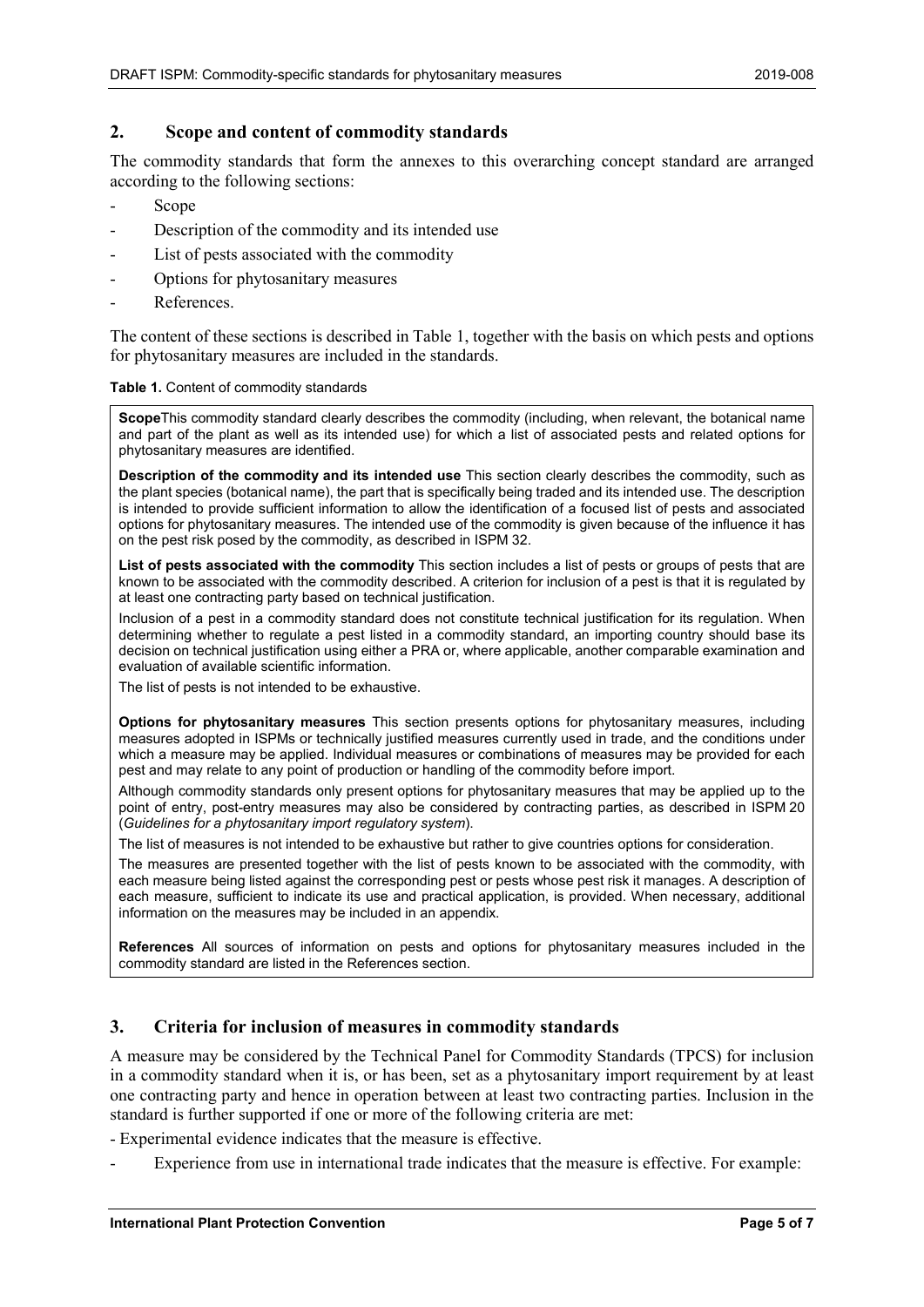- ⋅ the measure is, or has been, used extensively;
- the measure has been successfully used to manage non-compliant consignments.
- Experience from domestic use indicates that the measure is effective. For example:
	- the measure has been used extensively in relation to domestic movement of commodities;
		- the measure has been used successfully in outbreak management and eradication programmes;
		- information from domestic plant certification schemes indicates that the measure is effective;
		- best management practices for the measure are available.
- The measure has been identified as a pest risk management option based on a PRA (where applicable) or on another comparable technical examination and evaluation of available scientific information, indicating that the measure is effective in mitigating pest risk.
- The measure is included in an adopted ISPM which is relevant to the pest or commodity that falls within the scope of the commodity standard.
- Regional standards exist that include the measure and are relevant to the pests or commodity that fall within the scope of the commodity standard.

The practicality and feasibility of the measure is also taken into account by the TPCS when considering it for inclusion in a commodity standard.

# <span id="page-5-0"></span>**4. Confidence in the effectiveness of measures**

Options for phytosanitary measures are categorized by the TPCS according to confidence in the effectiveness of measures. Effectiveness of the measures is evaluated based on criteria developed and revised as necessary by the TPCS. Evaluation of the effectiveness may be based on:

- the presence of the measure in an adopted ISPM;
- the presence of the measure in a regional standard;
- the history of the use of the measure by contracting parties;
- the history of the use of the measure by the private sector or authorized entities;
- the inclusion of the measure in a PRA:
- the number of PRAs that include the measure;
- the number of years that the measure has been in use;
- reports of success or failure of the measure, including interception and non-compliance data;
- the volume or frequency of traded commodities subjected to the measure;
- the availability of quantitative or qualitative analyses pertinent to the measure;
- the number and diversity of countries applying the measures.

Confidence depends on the rigour of any supporting analyses and may be increased if there are cumulative sources of evidence, such as information on usage or acceptance.

# <span id="page-5-1"></span>**5. Publication of commodity standards**

After adoption by the Commission on Phytosanitary Measures (CPM), commodity standards are posted separately on the IPP as annexes to this standard. Where appropriate, commodity standards may instead be presented as annexes of other ISPMs.

#### <span id="page-5-2"></span>**6. Review and re-evaluations**

Contracting parties should submit to the IPPC Secretariat any new information related to technical or implementation issues that could have an impact on commodity standards currently adopted by the